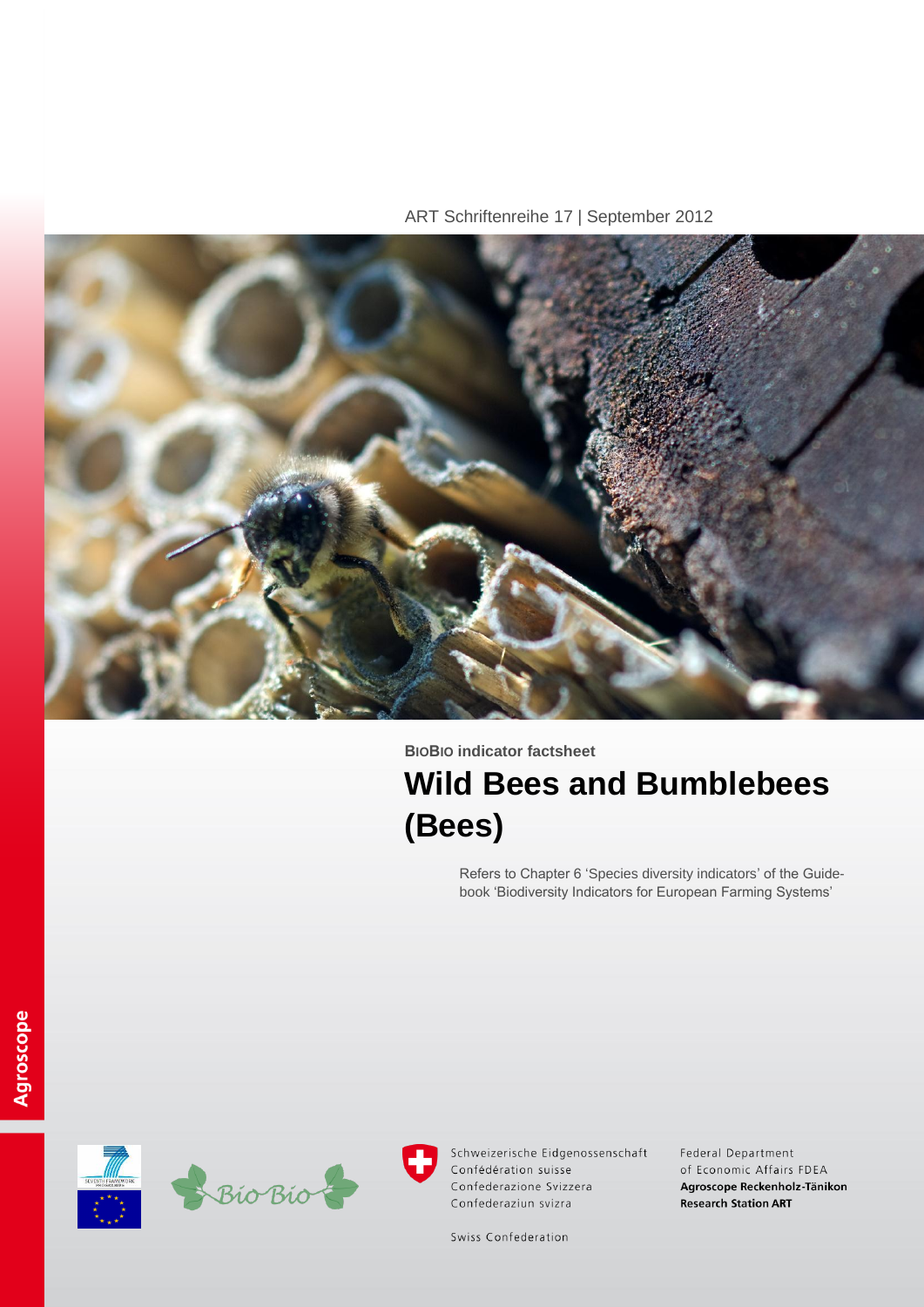## **Wild Bees and Bumblebees (Bees)**

#### **Description**

Wild bees and bumblebees are pollinators of selected crops and wild flowering plants and as such are sensitive to the diversity and continuity of pollen and nectar supply in the flowering succession throughout spring and summer. Additionally, wild bees require appropriate nesting sites to propagate successfully. There is concern about recent, significant declines recorded for this group and that the economically important associated ecosystem service of crop and orchard pollination may be compromised. This is a **state indicator** and over time it can be used as a **change indicator**. There are initiatives to monitor bees using comparable methods across Europe due to this concern and comparison with this broader dataset adds value to the adoption of this indicator. Many common bee species are easily identifiable in the field with the aid of popular field guides, although the smaller, rarer species will require taxonomic expertise to confirm species identification. The indicator can allow comparison across spatial scales, namely the contribution of habitats within a farm, comparisons between farms of a region and pan-European assessment.

#### **Surveyor skills**

Surveyors must know how to use handheld GPS and how to retrieve stored co-ordinates to find each location. Manual dexterity and keen vision are required to feed out the measuring tape and to observe, identify or capture bees encountered along a walked transect. Use of a handheld net and experience of the procedure to transfer bees to labelled containers is essential to avoid the loss of specimens. Prior experience or training in the colours and physical characteristics of the queens, drones (males) and workers of common bee species for the geographic location is desirable.

### **Data collection method**

*Equipment*: handheld net, 50 m tape measure, marker canes, killing jar, labelled sample pots, light meter, digital thermometer, anemometer, field guides to bee and wildflower identification.

*Sampling procedure:* Sampling is undertaken in each of the habitat types identified on the farm during the habitat mapping, i.e. one habitat/field plot per habitat type. A walked transect of 100 m total length must be accommodated into areal and linear features. The transect will require careful sub-division and positioning to represent the feature or to achieve the required length when features are close to the minimum mapping sizes of 400 m<sup>2</sup> (ca. 20 m available width) for areal and 30 m length for linear features. Due to the sensitivity of bee foraging activity to weather, the sampling should take place only when conditions are dry and bright (cloud cover less than 50%) between 10.00h and 19.00h, wind no stronger than Beaufort scale 4 (7 m s<sup>-1</sup>) and temperature at or above  $15^{\circ}$ C. A cane is placed at the start of the transect, angled  $45^{\circ}$  away from the direction of the transect so that the tape measure end can be slid over the cane without pulling off under tension during the walk. The 100 m or shorter segments are walked steadily, spooling out the tape at a rate equivalent to 15 minutes for the 100 m or 0.4 km  $h^{-1}$ . The



*The distinctive buff-tailed bumblebee Bombus monticola (top) of a grazed upland heath transect in Wales, UK (bottom). Photos: Peter Dennis, Aberystwith University*

clock should be stopped each time the recorder stops, or a bee is netted, transferred to a sample tube or identified and recorded. Observations of bees are recorded in a 2 x 2 m width and height window along the length of the transect. It is desirable to note the species of flowering plant that each foraging bee is visiting. All monitoring sites of a region should be sampled in a 10 day period for each of three sampling events: spring, mid- and late summer.

### **Calculation method**

The basic comparator is the total number of species per habitat observed over the three sampling dates. This can be used to represent the number of species per farm or geographic region for general comparisons at each of these spatial scales and over time by aggregation of the number of species found in habitats. Estimates of the species richness of farms can be calculated from the species lists obtained for habitats (gamma, alpha, area weighted, rarefied and Chao estimated richness).

## **Synergies with other indicators**

There is a relationship with the indicator farm gamma species richness of 'Vascular Plants' (8 of 12 case studies), of 'Spiders' (in 6 of 12 case studies) and of 'Earthworms' (in 3 of 12 case studies). In most of the farms, bee species richness was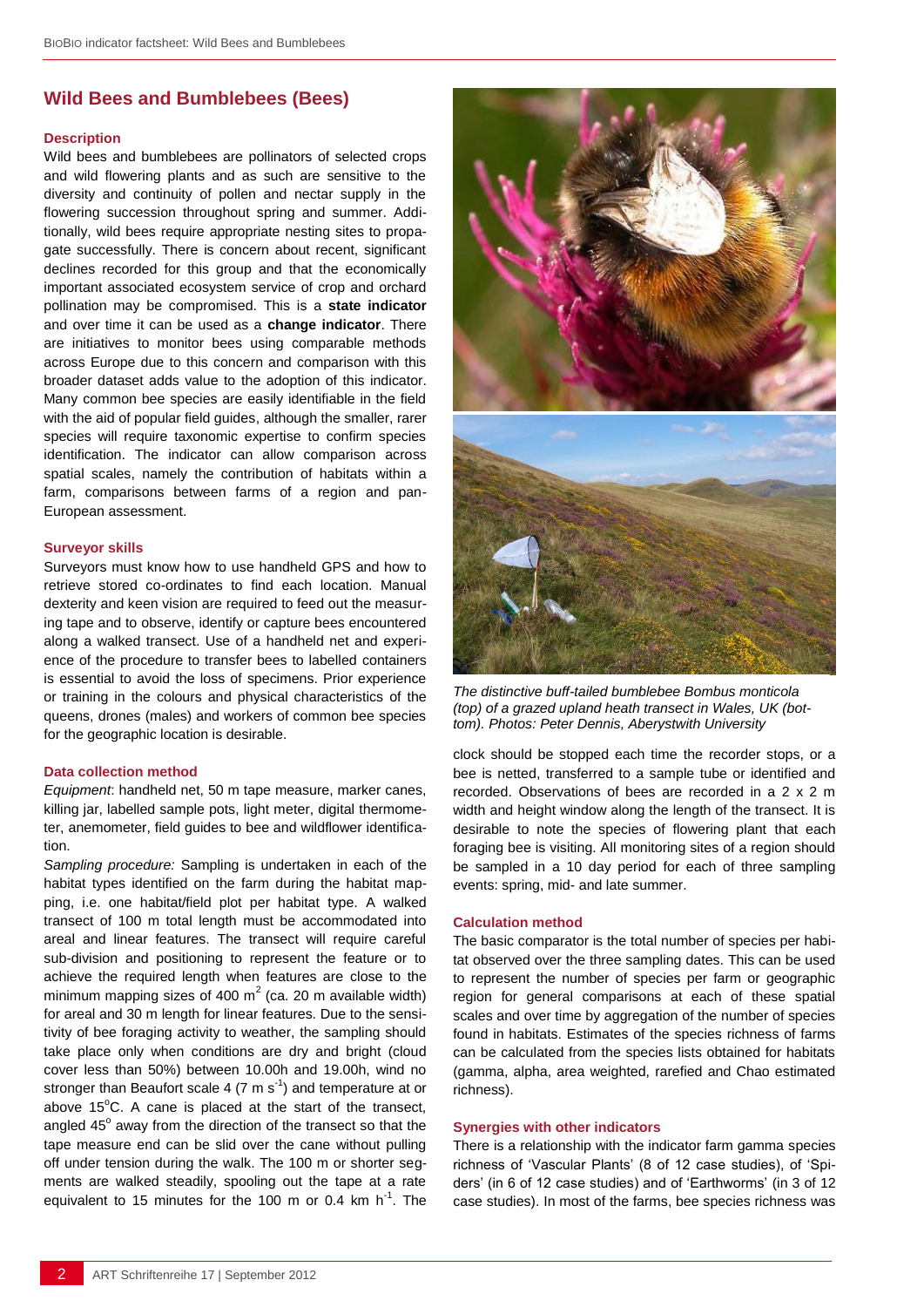

*Bee transect sampling in progress on Swiss grassland, illustrating use of tape to measure 100 m distance and with handheld net deployed (top) to collect and transfer a bee specimen to the killing jar (center and bottom) prior to transferring specimen to labelled dry pot or pinned into specimen box. Photos: Gisela Lüscher, Agroscope.*

not significantly correlated to indirect management indicators recorded at farm level except in the German case study. Bee species richness was significantly correlated to 'Habitat Diversity' and sub-indicators, mostly in grassland dominated case studies. In Austria, bee species richness was positively related to the 'Tree Cover'. Bee species richness may add valuable additional information and deviate from a strong relationship with other habitat and management indicators, for instance when flowering is of brief duration during the year or there is an absence of suitable nest sites on the farmland (e.g., small mammal burrows in uncultivated or less grazed ground or crevices in walls and hollows in trees).

## **Estimated effort and costs**

## **(labour effort required, analysis)**

The field sampling for a typical farm of 15 sample plots is estimated at 1.85 person days per farm for the 3 visits and sampling from 15 transects. The 45 samples yielded per farm each year will contain an average of 4 specimens per sample which requires an estimated 3.6 person days on identification per farm. Before identification specimen have to be pinned or



*Distribution of indicator 'Wild Bees and Bumblebees'. Each point displays the indicator value of a farm. Farms are grouped in the respective case studies. Yellow: field crops & horticulture in Austria, France and the Netherlands,green: specialist grazing livestock in Bulgaria, Switzerland, Hungary, Norway, Wales and Dehesa in Spain, blue: mixed crops & livestock in Germany, pink: permanent crops in Italy and olives in Spain. The colored box contains the values of 50 % of the farms of a case study. The line marks the median.*

frozen. For some genera it is necessary to genitalise the males.

## **Wild Bees and Bumblebees as an indicator**

Significant declines in populations of domesticated honey bees and wild bumblebees and the potential catastrophic effect on effective yields of crops and orchard fruits have drawn strong attention to the vital ecosystem service of pollination. Weather conditions were noted to compromise the effective sampling of farms for the target three occasions, especially in countries occupying the western seaboard or north of Europe. This can accumulate additional costs from the need to revisit farms under suitable weather conditions. This can also disrupt the programme of sampling other indicators. In general, the field survey method can be undertaken by non-specialists given one or more amenable centres which can provide taxonomic support. The site of the control of the method of the method is a simple the method of the method is a simple of the method of all the signal system of the indicator will denote the indicator of the method of all the method of all

### **Interpretation**

A change in indicator value (change in state) can reflect reduced densities of flowers from intensive arable farming, high stocking densities of livestock or increased inputs of nitrogen fertiliser. Favourable changes in this state indicator may also be a response to the application of agri-environmental policies, e.g., increased linear elements composed of dicotyledonous flowering plants that provide nectar and pollen sources and rank grassland where small mammals may be active and leave abandoned holes as potential bumblebee